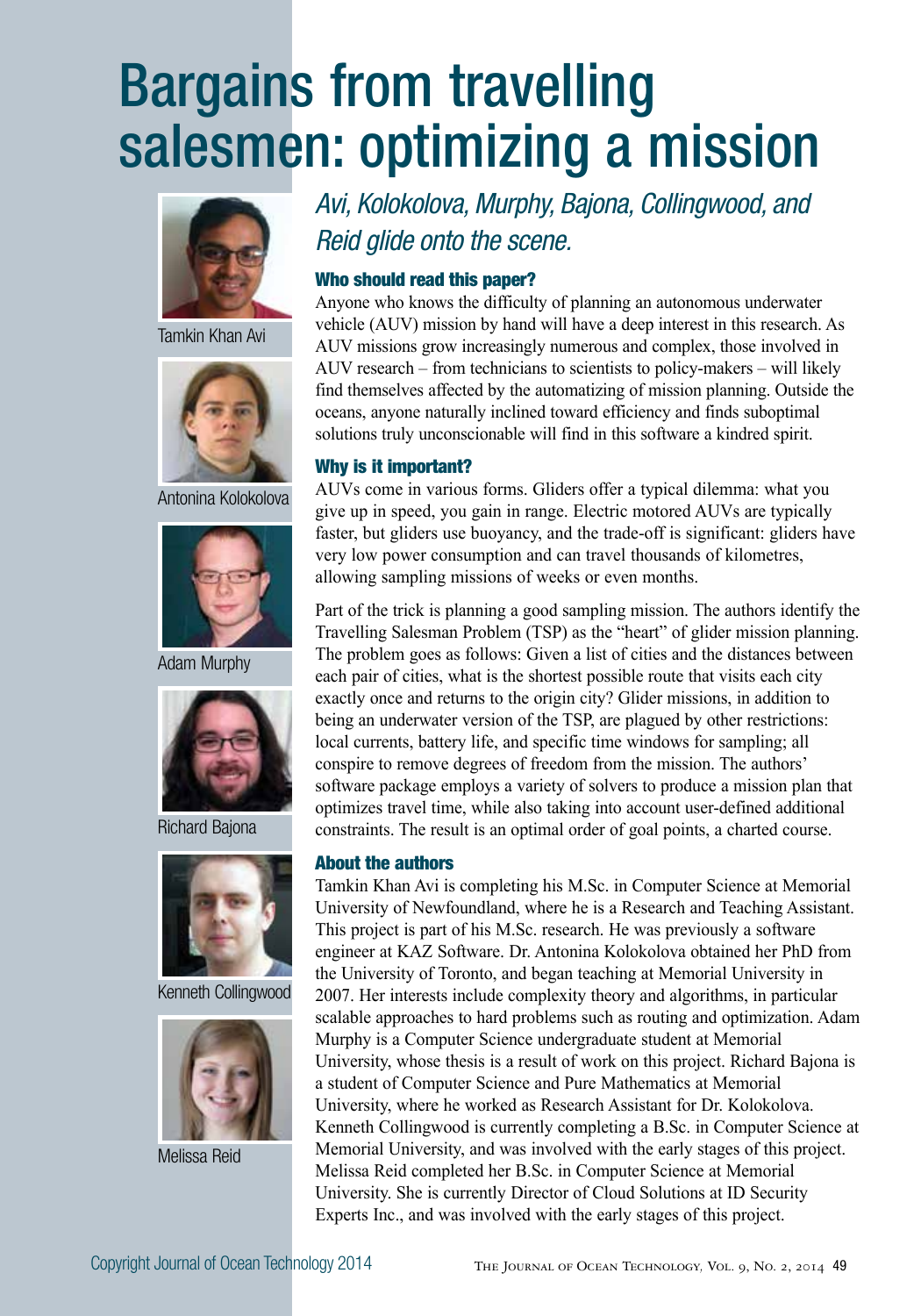# GLIDER MISSION PLANNING USING GENERIC SOLVERS

# **T. Avi, A. Kolokolova, A. Murphy, R. Bajona, K. Collingwood, and M. Reid**

*Department of Computer Science, Memorial University of Newfoundland, St. John's, NL, Canada*

# ABSTRACT

In this paper we describe several approaches to the AUV (glider) mission planning problem and investigate their complexity. At the heart of such mission planning are variants of an NP-hard (Non-deterministic Polynominal-time) Asymmetric Travelling Salesman Problem (ATSP); however, some modern-day heuristics can solve this problem optimally in a reasonable amount of time (although providing a proof of optimality slows down the computation). A glider mission plan often has to accommodate a variety of other constraints such as scheduling restrictions, specific time windows or order to visit selected points and so on.

Here we consider a general AUV mission planning problem which, although based on ATSP, can incorporate other constraints. Thus, the use of general-purpose solvers such as Integer Linear Programming or Satisfiability-based solvers may be desired. With this goal, we have developed a software package for the glider mission planning problem that utilizes a variety of existing solvers to compute an optimal order of goal points to visit, subject to travel time as well as userprovided additional constraints. Then, to evaluate feasibility of this setting using state-of-the-art solvers, we analyze the performance of a variety of solvers on the core ATSP problem.

# **KEYWORDS**

AUV mission planning; Gliders; Travelling Salesman Problem; Integer Linear Programming; Pseudo-Boolean Optimization; Satisfiability Modulo Theories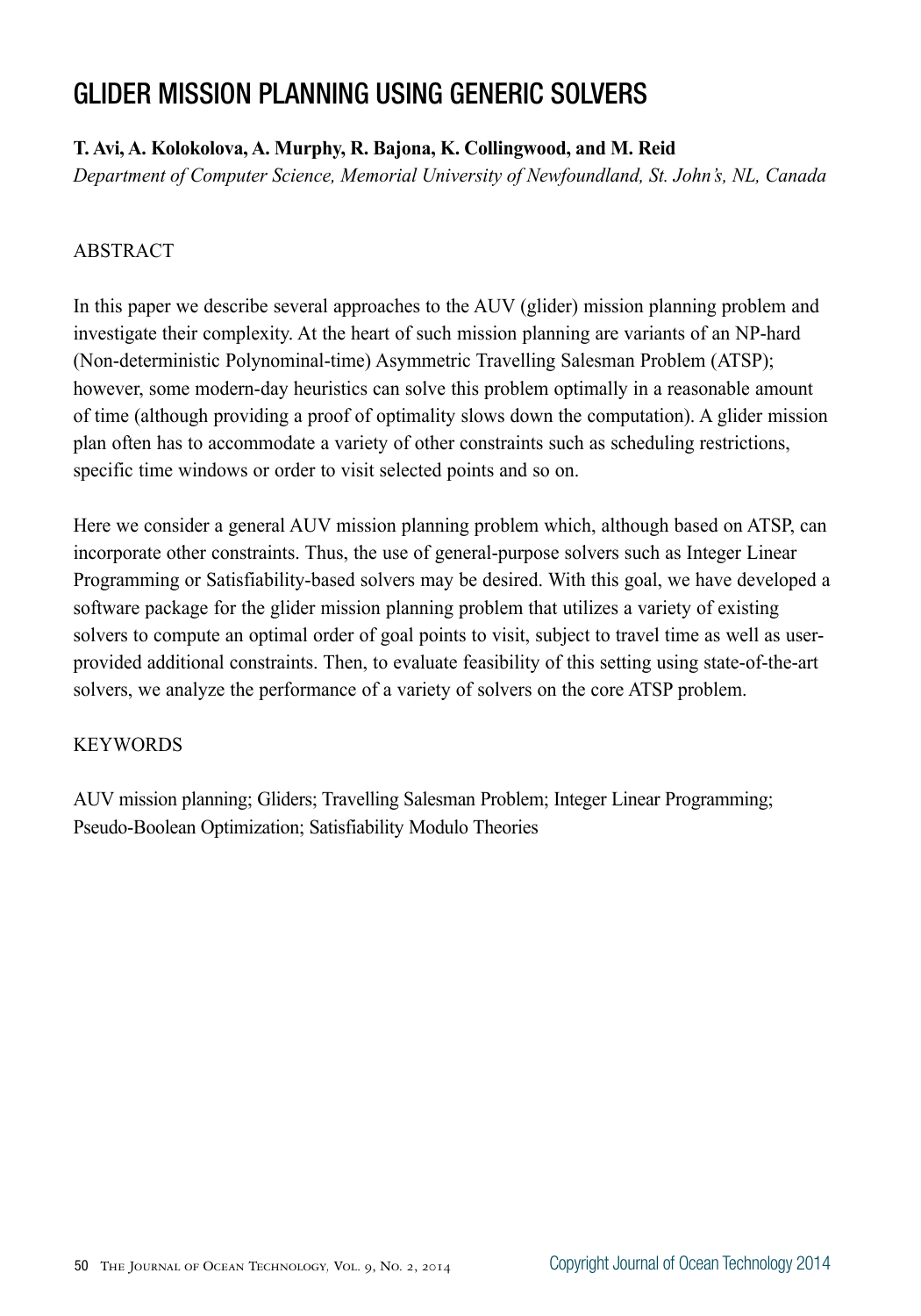#### INTRODUCTION

As small autonomous underwater vehicles (AUVs) such as gliders become more accessible and are used for a multitude of tasks, mission planning for such AUVs is becoming more and more challenging. In particular, planning a mission for an AUV that requires visiting a significant number of goal locations can be non-trivial, unless there is a simple ordering on the locations coming from a problem definition. The problem becomes even more complex when planning a mission with multiple AUVs.

As a motivating example, consider a joint mission in which an unmanned aerial vehicle surveys an area and notes a few dozen points of interest, which are then visited by a glider. Suppose, also, that the area happens to have a complex system of currents and land. In that case, planning a mission that would visit these points most efficiently, or determining whether it can be done in a single mission, can become complicated. Indeed, in some locations the currents may be too strong for the glider to fly against them, and other areas may be deemed too unsafe to approach. Planning by hand a mission that could satisfy all such constraints, though it can be done (and is done in practice), may result in a suboptimal solution and becomes unwieldy as the number of points to visit grows.

The goal of our project is automating this mission planning task. However, the underlying problems are NP-hard, and thus no efficient algorithms for them are known. One possibility would be to forfeit optimality and settle for a fast approximation algorithm; instead, we chose to delegate computationally

hard tasks to heuristics-based generic solvers. In the last several years such solvers, in particular Satisfiability (SAT) solvers, became a staple method for solving a wide range of constraint satisfaction problems, from automated hardware and software verification to planning problems, to exam scheduling at universities. In this setting, an optimization problem is encoded as an instance of a specific NP-hard problem such as SAT or Integer Linear Programming (ILP), and then approached using heuristics developed specifically for SAT/ILP. So to what extent can solvers' heuristics tackle such complex mission planning problems?

As a part of our project, we have developed a software package to assist with glider mission planning. Users enter the parameters of a glider into the system using a software interface, as well as loading an ocean current map of the desired area. Then waypoints/goal locations can be either uploaded from a file or selected interactively using the interface. After that, a path planner is invoked to compute pairwise distances between goal points. Users then select a desired solver to compute an optimal order of points to visit; an instance of the optimization problem is generated in the format accepted by the solver. After the solver computes the resulting tour (sequence of points), it is displayed in the interface. Once the files encoding the distances and points are generated, users can edit them to add extra constraints, and then pass the result to the solvers. This allows for arbitrary extra constraints (available in that solver's framework) to be incorporated. Please see section entitled "Mission Planner Software" for more details.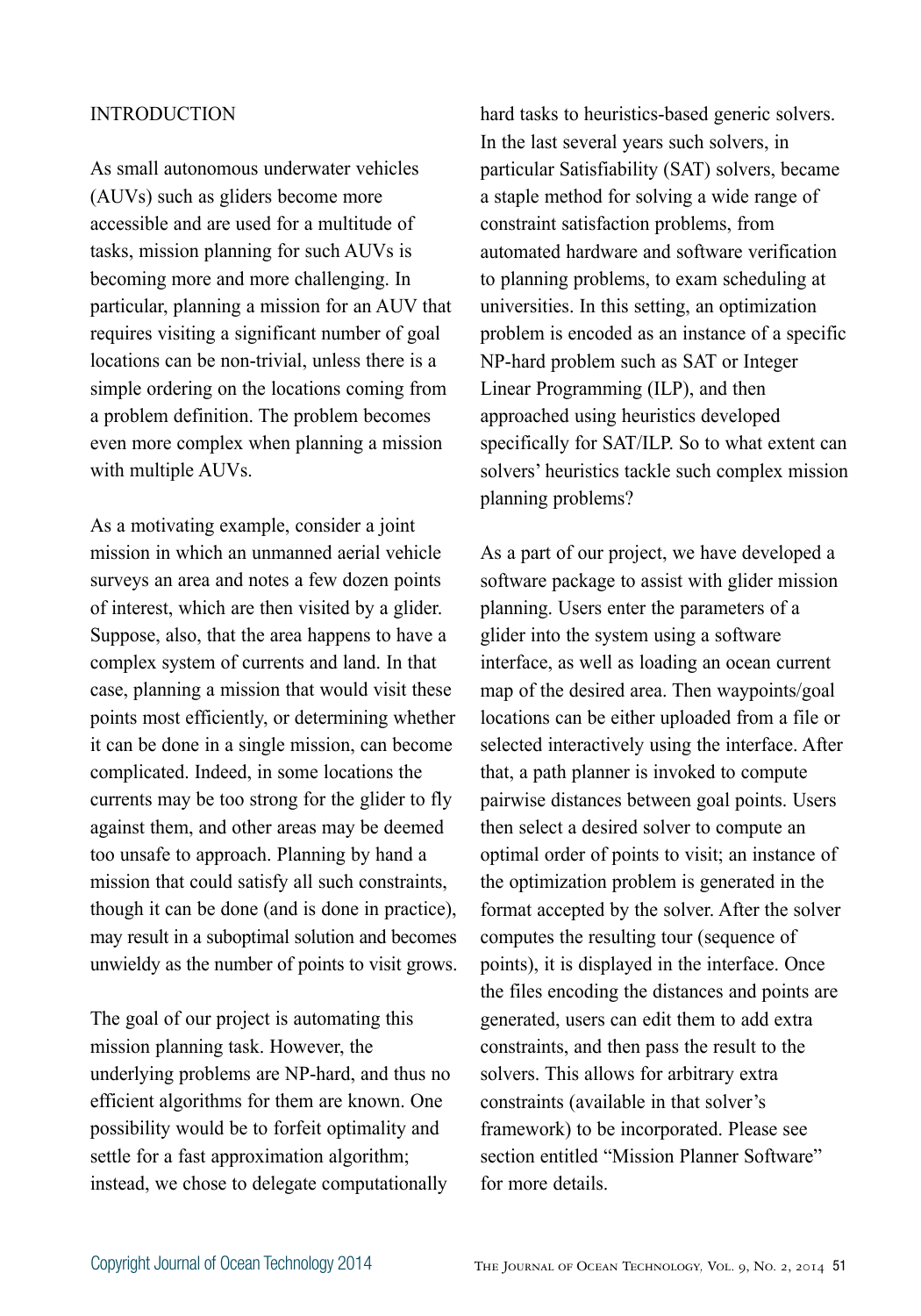Mission planning problem is far from new, and naturally there have been algorithms and software packages tailored to solving it in various contexts. However, many glider missions until recently involved only few (under ten) goals, or goals arranged in a simple pattern such as observation buoys located on a same line. In this project, we are interested in extending this to the case of a large number of goals, and providing a framework that can be extended to multiple (heterogeneous) AUVs and additional constraints.

Based on the goal-based approach from space exploration mission planning, Woodrow et al. [2005] from System Engineering and Assessment Limited (SEA) have developed a goal-based planner for Battlespace Access Unmanned Underwater Vehicle setting. In their paper they discuss an advanced software suite created with the focus on re-planning and goal-based mission planning. Though their software can plan a mission offline, it is generally intended for sophisticated AUVs capable of carrying out computation needed for re-planning on board and operating with a significant degree of autonomy. Whereas we consider a simple mission of visiting a number of locations, their atomic units of planning are of the form "lawnmower search over an area" or "loiter." As a part of their software package, they develop a powerful path planner, capable of multi-parameter optimization (such as risk and energy) in a time-varying field. However, the intended military application naturally limits the availability of their software to the community and it is not clear how it would scale up with the number of goals.

A line of work more appropriate to gliders setting follows Vasilescu et al. [2005] results on using data mule AUVs collecting data from the nodes of an underwater sensor network. Most of this work is concerned with communication protocols and implementation of the framework; however, in a follow-up work by Bhadauria et al. [2011], the data gathering problem is explicitly stated and analyzed algorithmically, albeit not for the underwater sensor networks. In that paper, they describe an approximation algorithm for the data gathering problem based on approximation algorithms for variants of TSP (Travelling Salesman Problem), in particular Euclidean TSP, which does not apply in the underwater setting where currents are present.

An approach similar to ours has been investigated by Drucker et al. [2014] in a context of a different problem: continuous surveillance and monitoring by unmanned aerial vehicles (UAVs). There, given a list of locations to be monitored and maximal allowed times between visits to these locations, as well as flight times and characteristics of the UAVs, the goal is to design a cyclic mission, possibly employing several UAVs, that visits all the locations (repeatedly), satisfying the given constraints. They do discuss TSP as a special case of their problem, where each location needs to be visited only once as opposed to repeatedly. Thus, they do obtain a generalization of TSP with additional constraints. With this formulation of the problem, they experimented with several types of generic solvers, in particular mixed integer linear programming and SAT/SMT (Satisfiability Modulo Theories) solvers that we also employ.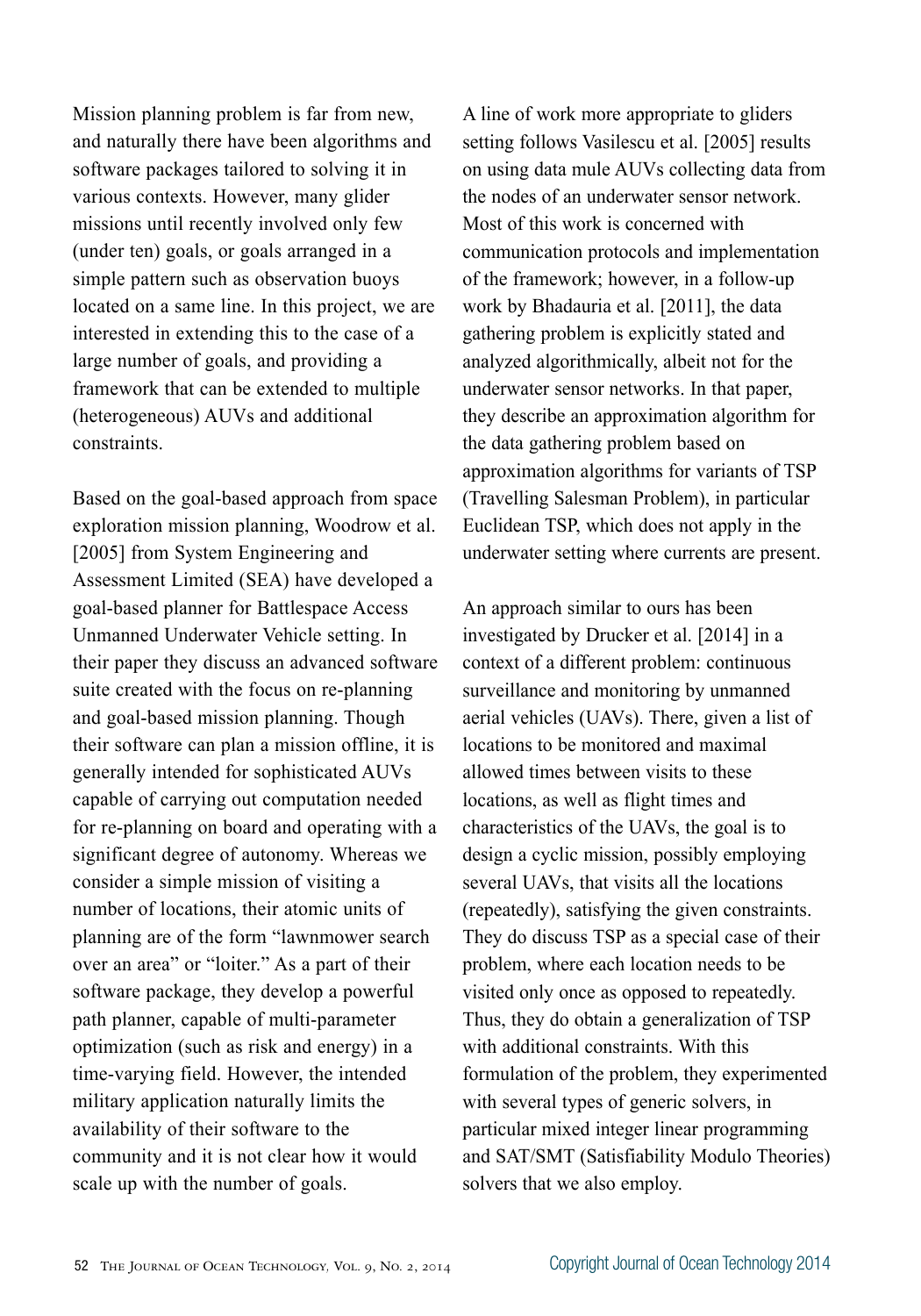It is worth noting that much of the AUV mission planning literature focuses on the path planning part, as opposed to the ordering of the goal points (see, for example, He et al. [2009]). We have developed simple path planners based on A\* and FM\* algorithms, but there are much more elaborate path planners for gliders in time-varying fields available, such as Eichhorn [2013]. Our software allows for an external path planner to be used, and we expect users to replace our basic planner with their preferred path planning software with 3D glider motion functionality.

#### **Glider Mission Planning Problem**

Consider the following scenario. An ocean survey organization has a multitude of observation buoys. It would like to have an automated way of collecting data from these buoys. It procures a small fleet of gliders, each capable of making contact with a buoy and offloading its data. Now, they would like to schedule data collection missions for their fleet of gliders in an optimal manner. They would like every buoy to be visited, ideally during the course of a single mission. Additionally, they may specify the time limits on visiting certain buoys, time spent downloading data, or have other constraints. Their planning will rely on the information about the currents, weather forecast, parameters of the gliders, and any additional information they can provide to help with the mission planning problem.

There are several settings in which this problem can be viewed; in particular, the planning done on the AUV itself versus the mission planning done offline. Here, we are interested in the offline version, as extra computational power and time available in that case can be used to solve the mission planning problem optimally. More precisely, the formulation of the mission planning problem is as follows.

#### **Given:**

- 1. Location of goal points (in the data collection scenario above, possibly the schedule of the previous data collection times for each buoy, time to receive their data, etc.).
- 2. The number and physical parameters of the gliders such as speed and battery life (where gliders are not necessarily identical).
- 3. Starting point(s).
- 4. A map of the currents, potentially with time-varying information and the weather forecast.
- 5. Additional constraints.

**Compute:** An optimal order of the goal points to be visited, if it exists.

Once computed, the points can be uploaded to a glider (with potential intermediate waypoints produced by the path planning software module).

Here, there can be a number of definitions of what constitutes an optimal sequence. The optimization parameters can be the travel time or distance, as well as the number of buoys from which data is collected (possibly weighted by the previous collection times), risk factors (how likely it is for some glider to be lost due to getting caught in a strong current or running out of battery), and other criteria. For the sake of simplicity, here we will optimize the total travel time, as computed by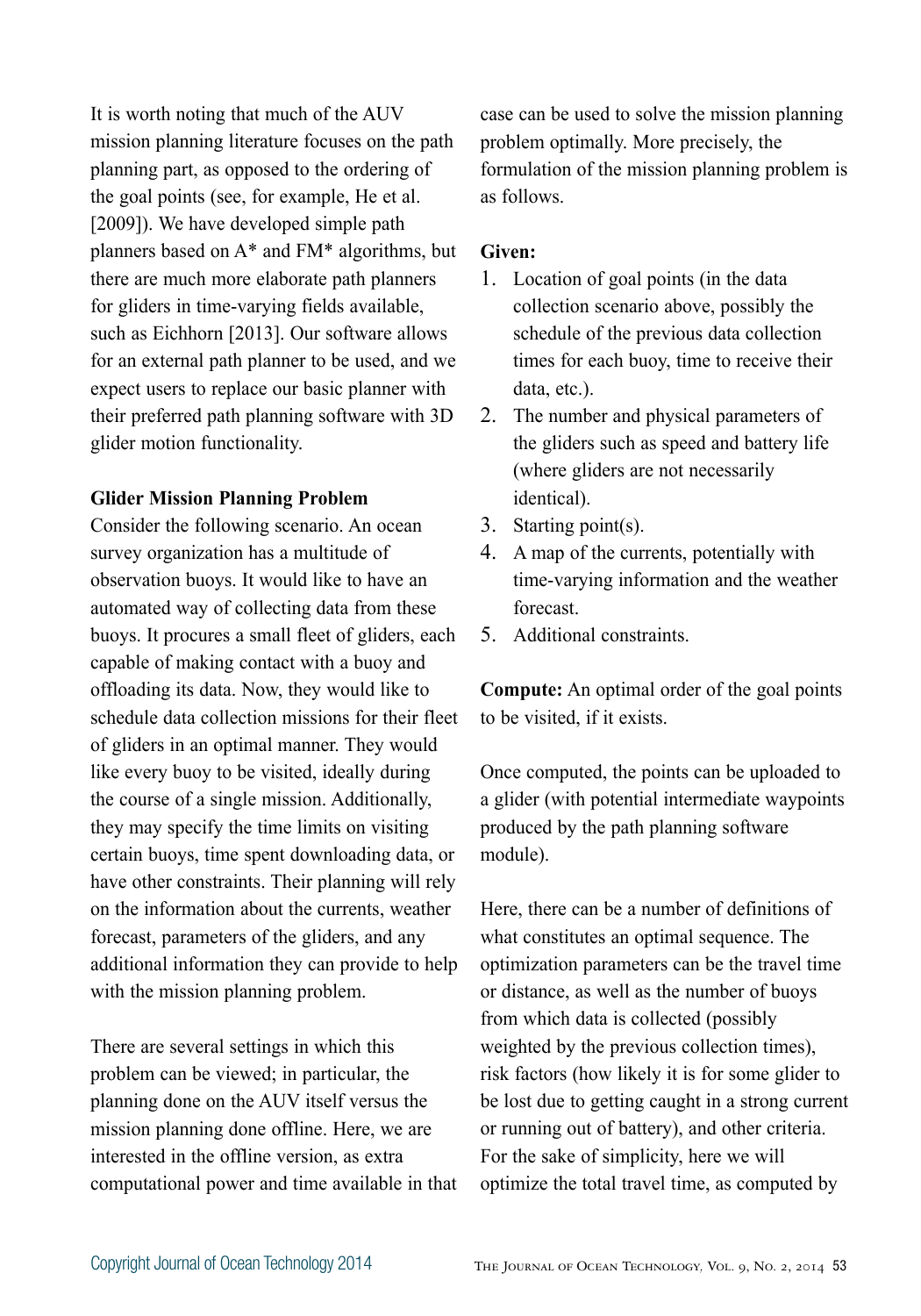the path planner. In general, we will rely on path planner to provide information about travelling between any two points such as travel time; it can be adapted to provide a combination of risk and travel time weighted by the uncertainty, or other information that can be used to modify the optimization criteria.

This is a classic example of a constraint optimization problem. Here, a number of various constraints are present. The most prominent are linear constraints such as limits on battery life or glider speed. Additionally, there can be Boolean constraints, specifying, for example, that a given buoy must be visited before another, or by a specific AUV. A plethora of other constraints may arise in practice.

#### **Asymmetric TSP Representation**

Let us first simplify the problem. Consider a situation where we have a single glider, a single starting point and need to visit all buoys, with no additional constraints; the glider returns back to its start point after completing the mission. Also, suppose the distances (that is, time spent travelling or battery used) between every pair of buoys, as well as to the starting point, are pre-computed and do not change with time. In this case, the problem can be recast as Travelling Salesman (SalesPerson) Problem (TSP). Formally, an input to TSP is a complete graph on *n* vertices, with all edges labelled with (nonnegative) cost values  $c(u, v)$ . The output in this optimization problem is a minimal "tour"; that is, a sequence involving all vertices in the graph that minimizes the distance travelled.

Although TSP is NP-hard even for the case when the costs on graph edges are 0 or 1, there are dedicated TSP solvers such as Concorde [Cook, n.d.] that perform well in many reallife applications. Also, some additional restrictions such as requiring distances to be Euclidean allow for a very good approximation algorithm [Arora, 1996; Mitchell, 1999]: in our setting, even though the triangle inequality constraint is satisfied, the distances are not metric due to asymmetry, and thus our setting is not Euclidean. Additionally, heuristics such as Lin and Kernighan [1973] and Helsgaun [2000] perform well in practice, although they do not guarantee optimality of the solution. For this project, however, we are interested both in computing an optimal solution and in a possibility to extend a TSP instance with additional constraints. Thus, we will consider more general-purpose solvers.

As time travelled does depend on the direction of travel due to ocean currents, we represent the simplified glider mission planning as an asymmetric TSP problem. Given a map of ocean currents, speed of the glider, and locations of goal points, a path planner computes all pairwise travel times between points. Now, construct a graph with vertices being goal points and the start point, and the cost of each edge *c*(*u*,*v*) a travel time from *u* to *v* as computed by the path planner. An optimal tour (ordering) of the vertices of this graph translates into an optimal ordering of the goal points, where the tour is considered to start from the start point.

Note that many of the solvers are designed to work with a symmetric TSP problem. An asymmetric TSP problem is usually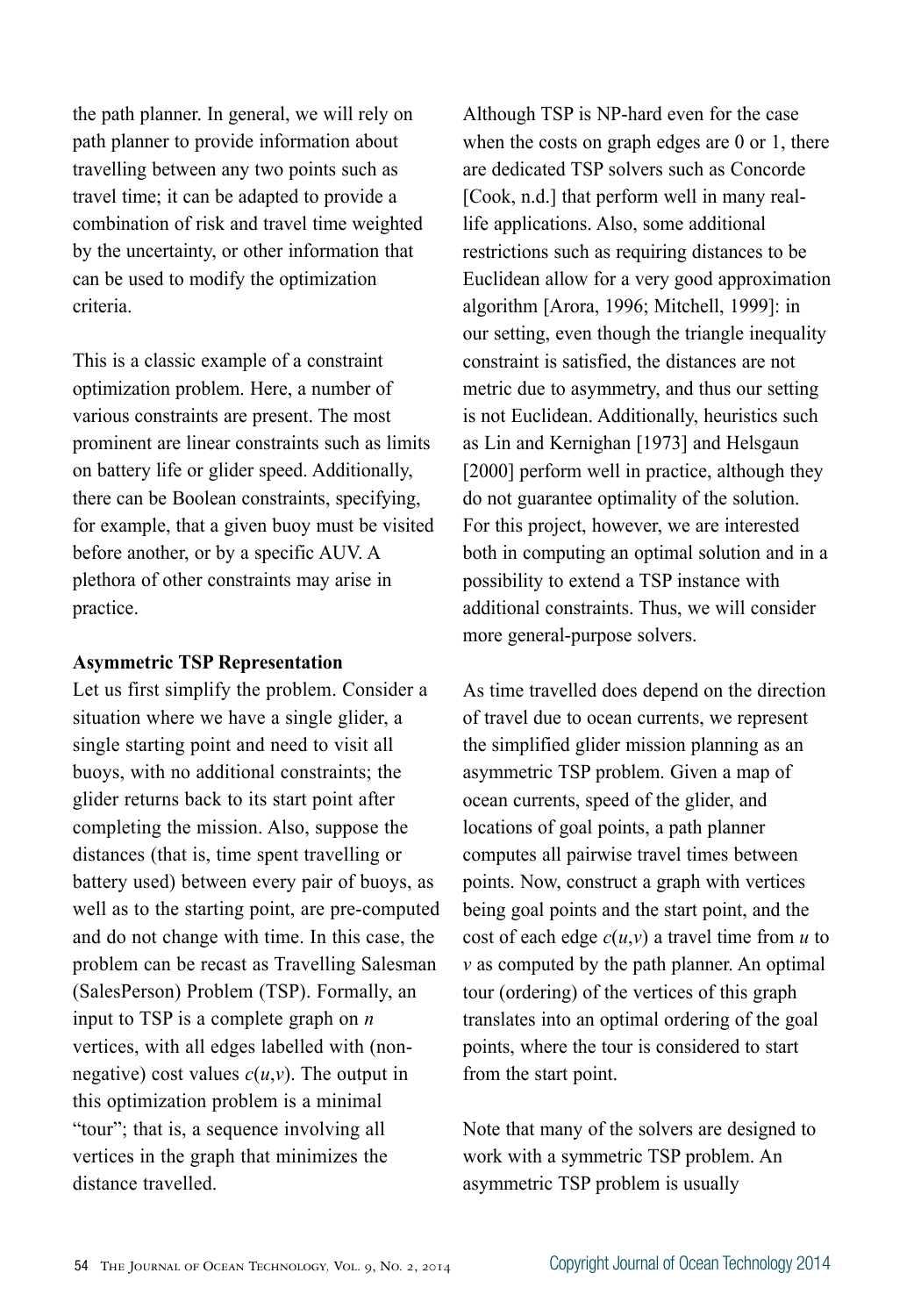approached either using specialized heuristics or by creating an equivalent symmetric TSP instance involving twice as many points [Jonker and Volgenant, 1983].

In general, TSP constraints are not the only constraints a mission plan can require. For example, visiting a goal point is likely to take time, be possibly different for different points, and should be accounted for in the planning. There may be scheduling consideration in the mission plan, requiring certain locations to be visited within a specified time window. TSP constraints themselves can be modified: a very natural modification is TSP with neighbourhoods, where a goal location is represented by a disk with non-trivial radius, and it is sufficient for the AUV to touch this disk at any point.

Thus, a more general framework allowing for encoding of a variety of constraints is needed. There are several widely used choices for such frameworks, each with an associated class of generic solvers.

**Integer Linear Programming Formulations**

One natural framework for encoding TSP as well as additional constraints is the Integer Linear Programming (ILP) or Mixed Integer Linear Programming (MILP). In that setting, each constraint is represented as a linear function on the variables to be computed, together with a goal function of these variables to be optimized. Additionally, the variables (or at least some of them in case of MILP) are restricted to be integers. Without that restriction, a solution to a linear program can be found in polynomial time by techniques such as interior point method; the well-known

simplex method, although exponential-time in the worst case, performs well in practice. However, ILP itself is an NP-hard problem. Nevertheless, as ILP and MILP problems occur very often in optimization, there is a number of heuristics that can be used to find a solution, although the running time is not guaranteed to be fast in the worst case.

Without additional constraints, (asymmetric) TSP can be encoded as the following polynomial-size integer linear program, by the classic result due to Miller et al. [1960] (known in the literature as "MTZ formulation"). Here,  $c_{ij}$  denotes the cost of an edge from  $v_i$  to  $v_j$ , and a variable  $x_{ij}$  is 1 if and only if the edge from  $v_i$  to  $v_j$  is included in the tour. Variables  $u_j$  are supplementary;  $u_j = k$  if  $v_i$ is *kth* location visited on the tour.

| Minimize   | $\Sigma_{i,j}c_{ij}x_{ij}$               | (MTZ)                        |
|------------|------------------------------------------|------------------------------|
| Subject to | $\Sigma_{i=1}^n x_{ij} = 1,$             | $i \neq j, j = 1, \ldots, n$ |
|            | $\Sigma_{j=1}^n x_{ij} = 1,$             | $i \neq j, i = 1, \ldots, n$ |
|            | $u_i - u_j + (n - 1)x_{ij} \leq n - 2$ , | $i, j = 2, , n$              |
|            | $1 \leq u_i \leq n-1$ ,                  | $i=2,\ldots,n$               |

Here, the first two groups of constraints state that every site is visited exactly once, and the last group of constraints, the so-called subtour elimination constraints, guarantees that the solution consists of one continuous tour, as opposed to several disjoint cycles.

Subsequently, there have been a number of different formulations of asymmetric TSP as an integer linear program, from variations on the above encoding such as Gouveia and Pires [1999] to formulations via multi-commodity flow; see survey by Oncan et al. [2009] for the list of variants. Of special interest to the AUV community is the time-dependent TSP: there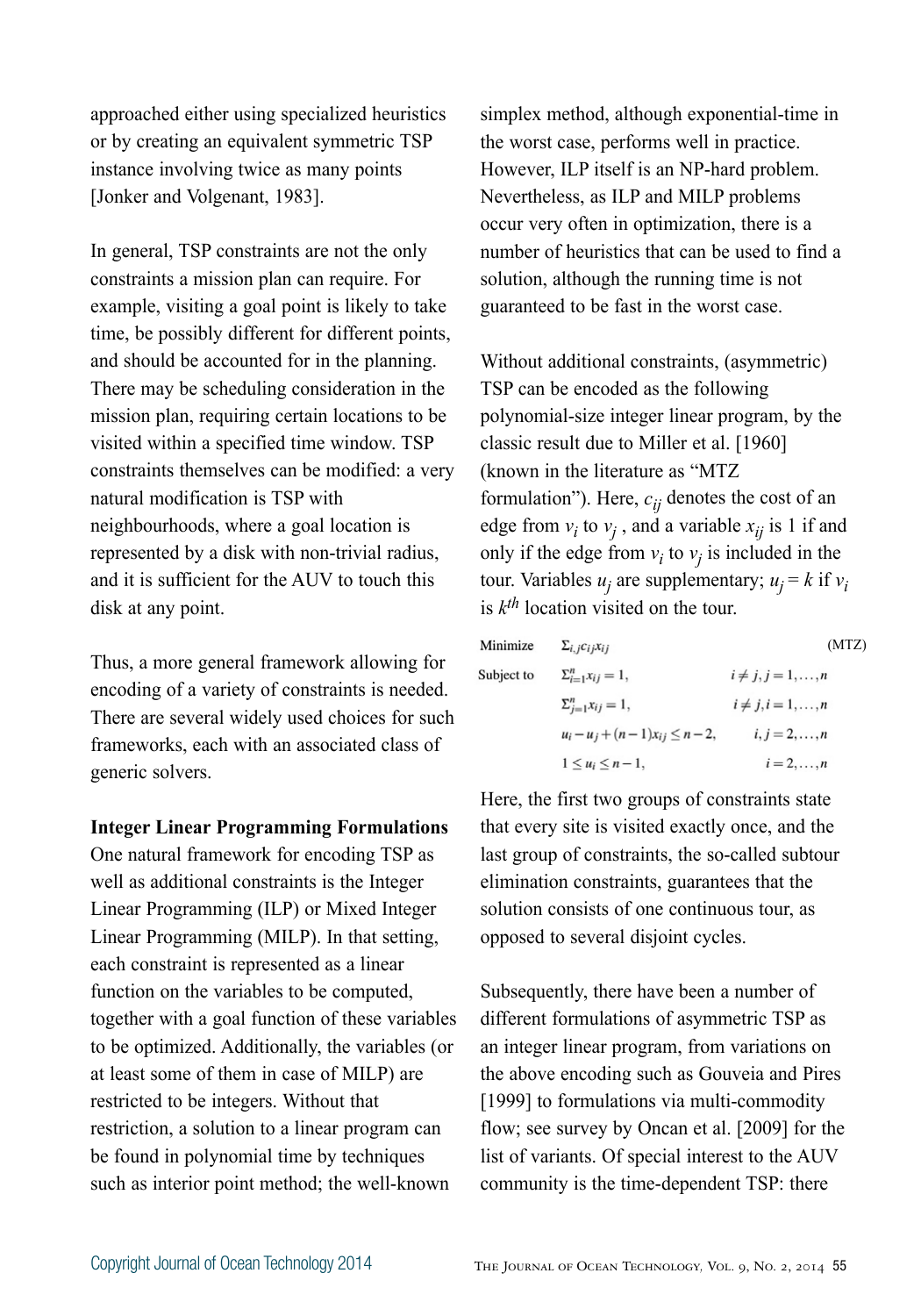the cost to travel an edge depends on its position in the tour. See Gouveia and Voss [1995] and Miranda-Best et al. [2010] for formulations specific to the time-dependent setting.

Note that MTZ formulation can be easily adapted to the case of multiple AUVs as a multiple TSP problem (mTSP), where a fixed number *m* of AUVs can be used to visit the goals. There, all vertices other than the first still have the constraints  $\sum_{i=1}^{n} x_{ij} = 1$  and  $\sum_{i=1}^{n} x_{ij} = 1$ ; however, for the start vertex 1 these constraints become  $\sum_{i=1}^{n} x_{i1} = m$  and  $\sum_{i=1}^{n} x_{1i} = m$ . The subtour elimination constraints and the objective function remain the same. For other formulations of mTSP and multi-depot mTSP (where AUVs can start from different locations) see Bektas survey [2006].

Other extensions of TSP have been considered in practice and encoded in the ILP framework, including variants with time windows and differing costs for different agents.

#### **Satisfiability-Based Approaches**

Satisfiability (SAT) problem is one of the most well-studied NP-complete problems, one that was used to encode computation in the result that introduced the very concept of NP-completeness [Cook, 1971]. The classical satisfiability problem is a decision (returning a true/false answer) constraint satisfaction problem. More precisely, the input is a list of constraints of the form "either  $x_1$  or not  $x_2$  or *x*3 …," called "clauses." A formula is satisfiable if there is a way to assign values 0,1 to the variables  $x_i$  (there exists a truth assignment) so that every constraint contains a variable evaluating to 1 or a negation of a variable evaluating to 0. Checking whether a formula is satisfiable is NP-complete; thus, finding a satisfying assignment is NP-hard. However, there is a plethora of heuristics, implemented by generic SAT solvers that handle practical instances of NP-hard problems such as scheduling and verification surprisingly well.

Powerful as SAT solvers are, there are two issues that they do not address. First, they are tailored towards decision problems rather than optimization. Second, they normally work over Boolean domain rather than integers or real numbers.

Satisfiability Modulo Theories (SMT) is the framework designed to address the second problem. There, a variety of constraints such as arithmetic inequalities are allowed. They are treated as propositional variables from SAT solver point of view, but then the resulting satisfying assignment is checked to see if it makes sense from the point of view of the underlying theory. For example, with Integer Linear Arithmetic as an underlying theory for a formula  $(x = 5 \text{ OR NOT } x + 1)$ 3) the SAT solver would consider a formula (*p*  OR NOT *q*), and find a satisfying assignment with  $p = 1$  and  $q = 0$ . Then, it will pass the resulting system  $x = 5$ ,  $x + 1 \le 3$  to an underlying theory solver that knows how to solve such systems of equations. In this example, the solver will say that this system has no solutions, prompting the SAT solver to look for a different assignment; in particular,  $p = 0$ ,  $q = 0$  works, as any value of  $x \le 3$  will be  $x \neq 5$ . So, for example,  $x = 2$  would be a solution.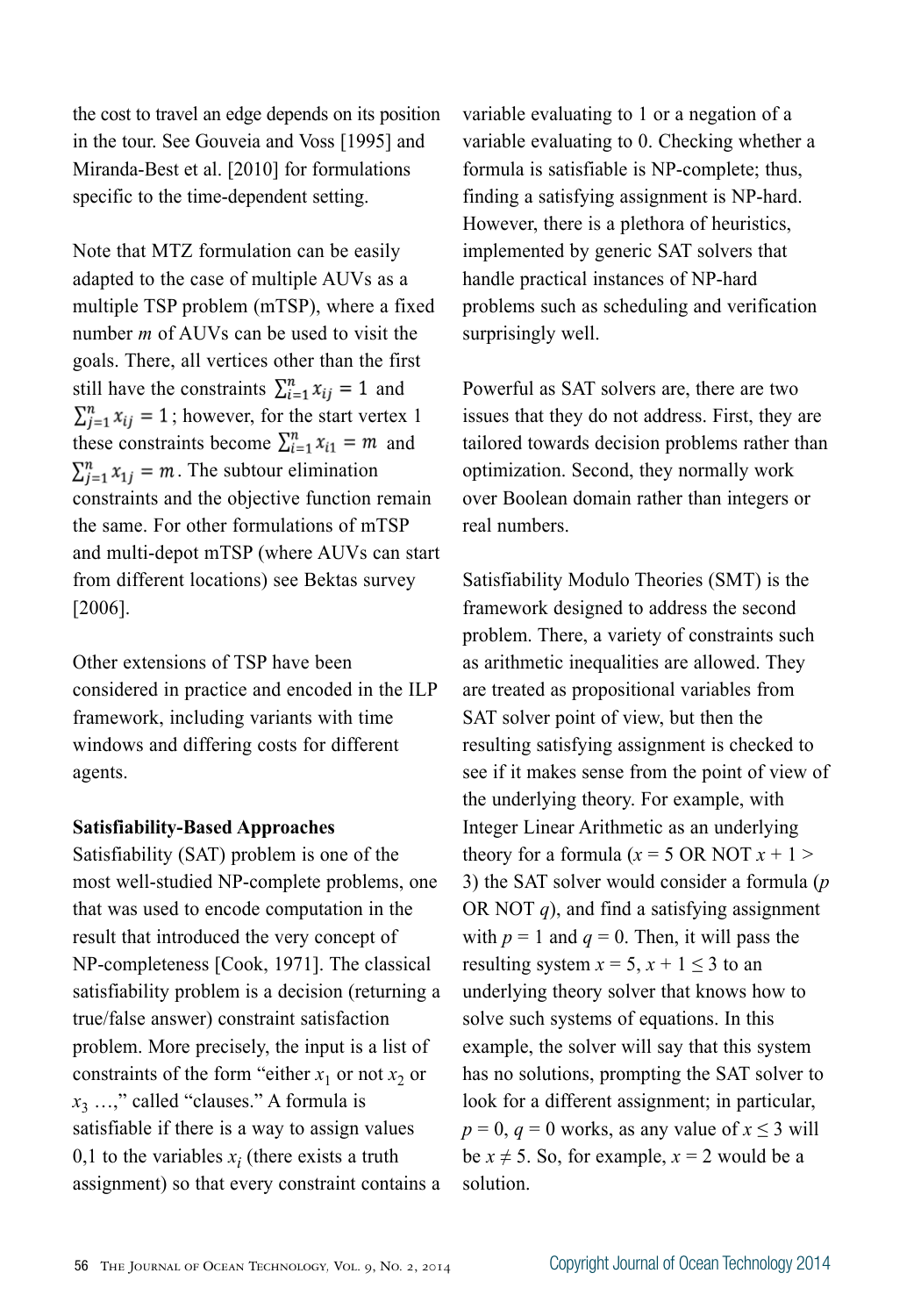For this project, we used Integer Linear Arithmetic and Uninterpreted Function Theory as underlying theories. Since SMT solvers solve decision problems, we used iterative approach to compute an optimal solution.

Alternatively, there is a class of solvers extending SAT solvers called Pseudo-Boolean Optimization (PBO) solvers [Roussel and Manquinho, 2002], which address both of the concerns above: they can take constraints in the form of a linear function of Boolean variables, and also can compute an optimal solution. During the execution, they output feasible solutions as they compute them, eventually converging on an optimal. We use three PBO solvers, namely clasp, Sat4j and SCIP in our experiments.

#### MISSION PLANNER SOFTWARE

Our mission planning software prototype, named Searistica, aims to provide an interface for solving the glider mission planning problem. The software consists of a web interface, designed to assist users in choosing the goal locations by interactively selecting them on the ocean current map and visualizing the final answer, and a number of interfaces to the solvers computing the optimal tour. It also includes a basic path planner that computes pairwise travel costs between goal locations; the resulting paths can also be visualized within the interface.

The most computationally intensive part of mission planning is solving the underlying constraint satisfaction problem. To facilitate that, Searistica provides users with a choice to invoke one of the several state-of-the-art solvers including Pseudo-Boolean (PBO)

solvers [Le Berre et al., 2010; Gebser et al., 2007; Berthold et al., 2009], Incremental Satisfiability Modulo Theories (SMT) [De Moura and Bjørner, 2008] and 0-1 Integer, Mixed Integer Linear Programming solver (CPLEX) for finding an optimal sequence of goals (tour). In each case, the problem of computing an optimal tour given points selected by users is encoded in a manner that a corresponding solver accepts. At this point, users can edit the generated files to add extra constraints.

#### **Running Searistica**

Searistica was developed as an ASP.NET web application on Windows platform, interfacing with a relational database to store the data as well as solvers run on a local machine. In order to use it, one first needs to load the twodimensional ocean current data for visualization into the database (we have tested it with MS SQL), with four columns corresponding to coordinates *x* and *y*, and ocean current in *u* and *v* directions. Then, the web application's source code is loaded to Visual Studio integrated development environment (IDE); running it there opens the application in a web browser. The solvers to be used need to be installed separately.

More details as well as the software itself will be provided at the Searistica website www. cs.mun.ca/~kol/Searistica. The interface is intended to be fairly self-explanatory, and will be described in the rest of this section.

#### **Framework Architecture**

Our software package handles all user interactions through a web application interface. It provides all its operations as web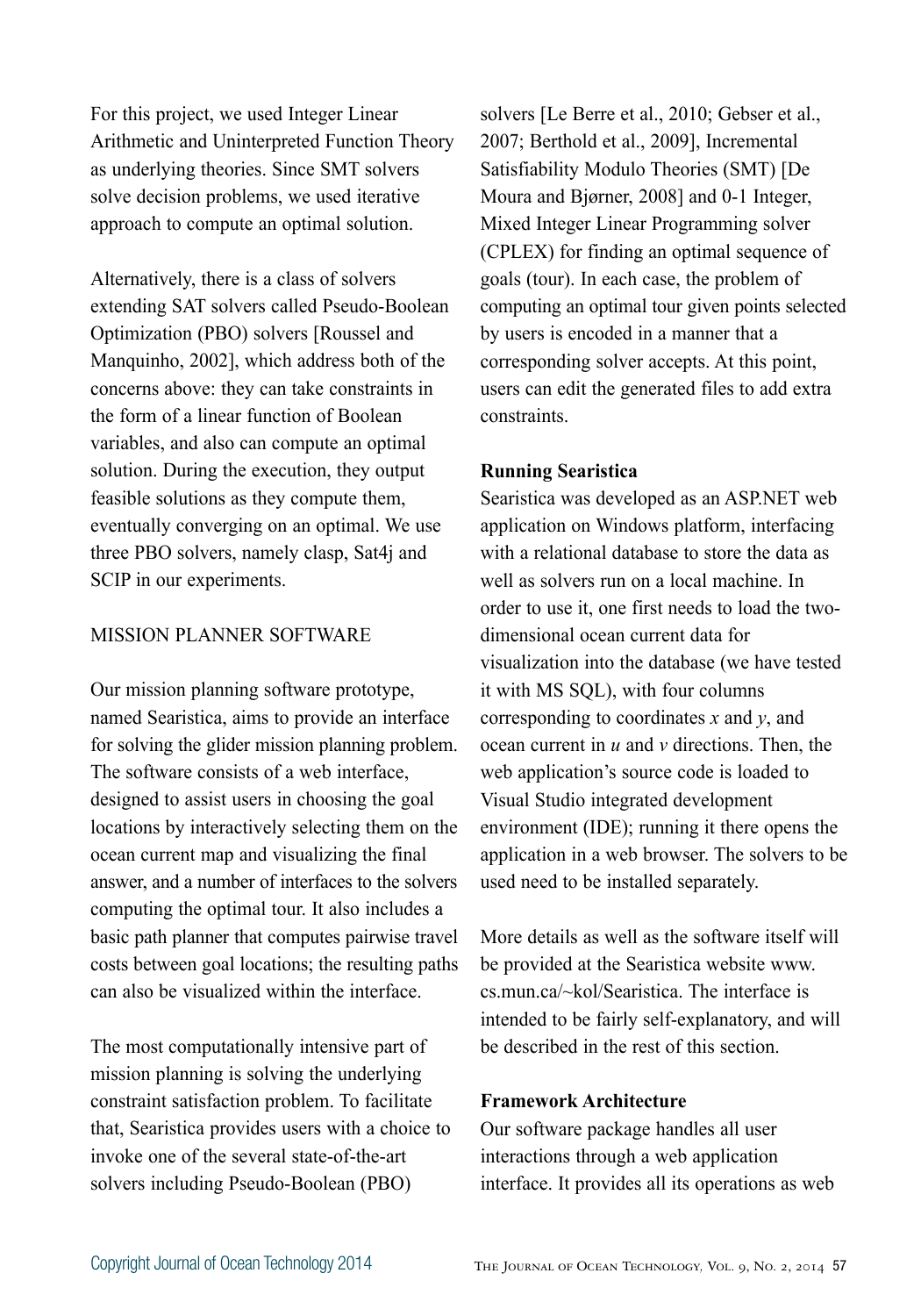services including project creation, preprocessing ocean data, storing ocean data, generating encodings and passing them to solvers, and visualizing the resulting tour. Thus, changes can be easily accommodated by modifying the web interface. We followed service oriented architecture throughout so that it would be convenient to add any external code base or user defined modules to our system. The framework uses industry standard web service communication method JSON, and XML for data exchange. This framework has been developed as a multi-tier application to separate the presentation, logic and optimization layers.

# **Ocean Current Data Preprocessing and Goal Location Selection**

For our experiments, we used model ocean current data in Drog3D format; we worked with historic NetCDF data as well. Users can upload their own ocean current data to our system; latitudinal and longitudinal components of the current (at a fixed depth) are then extracted for each point in the data. At that time, the glider average speed can also be specified.

In our software prototype, we use a simple format for representing the data to be visualized: a list of tuples (*xcoord*, *ycoord*, *U*, *V*), where *xcoord*, *ycoord* are coordinates of a point, and *U*, *V* are the longitudinal and latitudinal components of the ocean current vector. We use a relational database to store the resulting file. This data is then visualized in the interface (see Figure 1).

Aided by the visual representation of the ocean data, users can select their desired locations for the glider to visit. Users can either select those goal points manually from web interface or can upload their mission goal locations as a file (see Figure 1). Finally, each selected location will become a vertex in the complete graph  $G = (V,E)$ . The web interface also provides an option to visualize the complete graph with travelling costs generated by the path planning stage.



Figure 1: Ocean data visualization and goal points selection.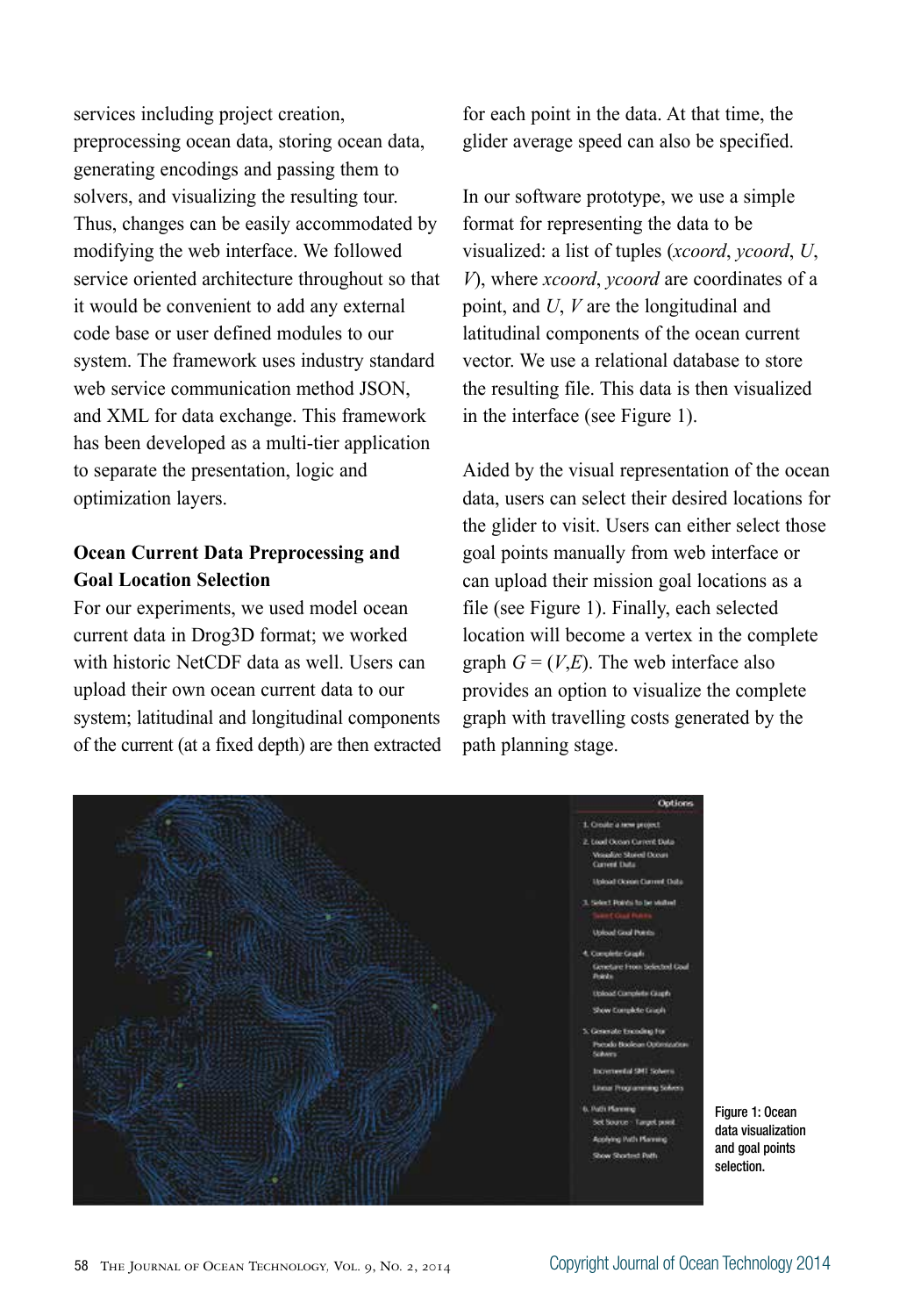

Figure 2: Mapping scattered ocean data to smaller regions.

We used sample data generously provided to us by Dr. Guoqi Han from the Newfoundland Region of Fisheries and Oceans Canada for testing the module, as well as publicly available historic NetCDF data. In both cases, we used scripts to extract the simple format that is loaded into the software for visualization purposes.

#### **Path Planning**

Our built-in path planner is grid based; to use it with the data, we average values of currents in each grid cell of user-defined size (set to 1 km in our experiments), and use the centre of

the cell as location coordinates. See Figure 2 for the assignment of points in our sample data to the grid, and Figure 3 for the resulting data representation.

Then, our A\* algorithm-based path planner is used to compute the costs. To make it faster, we use the A\* planner as a path visualization tool, and rely on a recomputed matrix of pairwise cost values for the mission planning. Figure 4 shows the computed path and travelling cost between two nodes  $v_1$  and  $v_2$  in graph. As many users have sophisticated path planners developed in-house, we expect path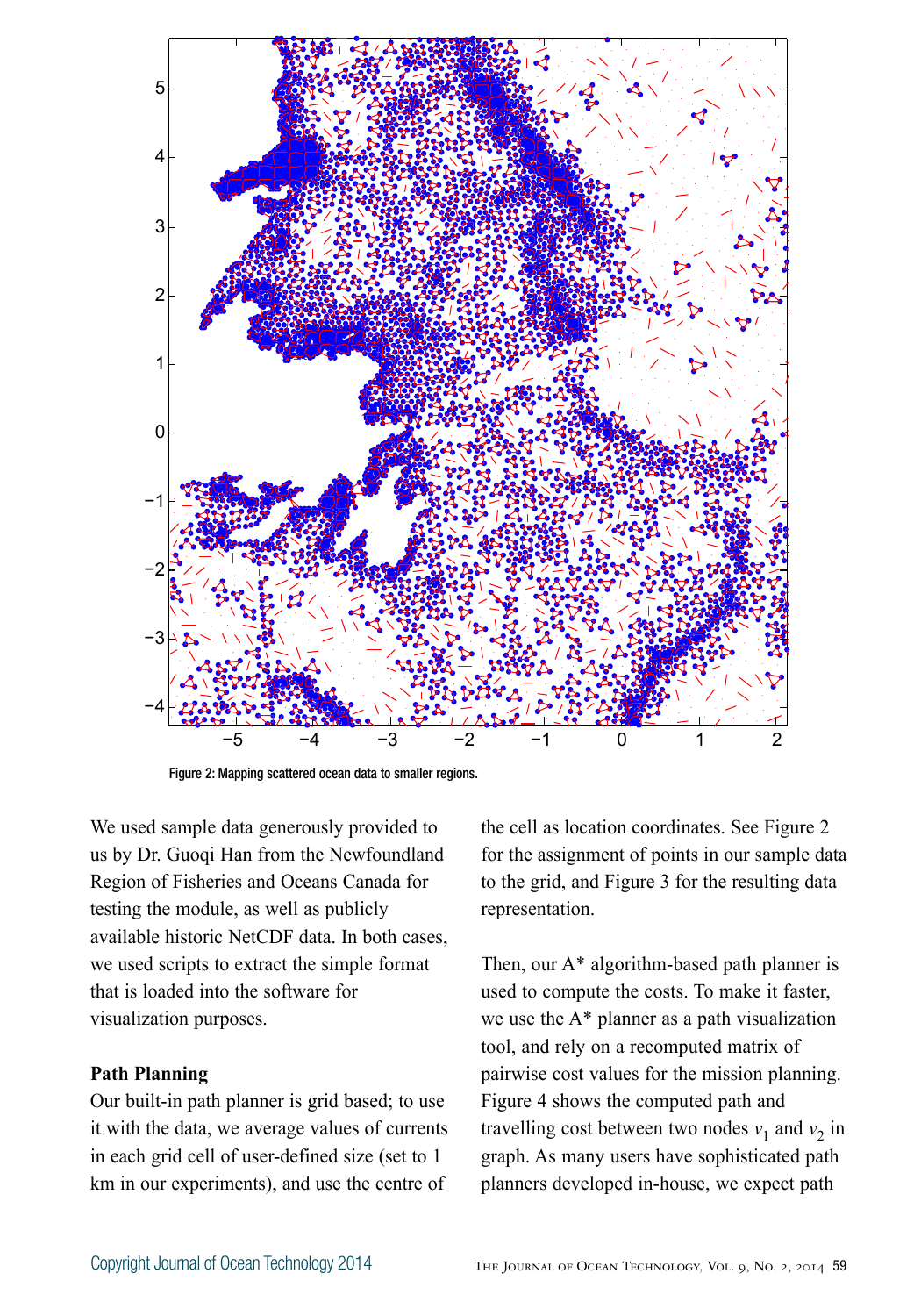

Figure 3: Visualizing average ocean currents on a grid representation.

planning task to be passed to an external algorithm, with resulting distance matrix loaded into our software for the optimal tour computation and visualization.

# **Generating Encodings for the Solvers and Computing an Optimal Tour**

The encoding generation and computation of the optimal tour by a solver is the main part of our software package. At this stage, the mission planning problem is encoded using a corresponding formulation such as ILP and the resulting file, after possibly being customized by users, is passed to the respective solver. We have implemented the following types of encodings:

- 1. Mixed Integer Linear Programming
- 2. Boolean (0-1) Integer programming and Pseudo-Boolean Optimization (PBO)
- 3. Satisfiability Modulo Theories (SMT)

When users select the type of the solver, a back-end web server generates the corresponding encoding. At that time, users can do any custom modification to the resulting file such as adding extra constraints.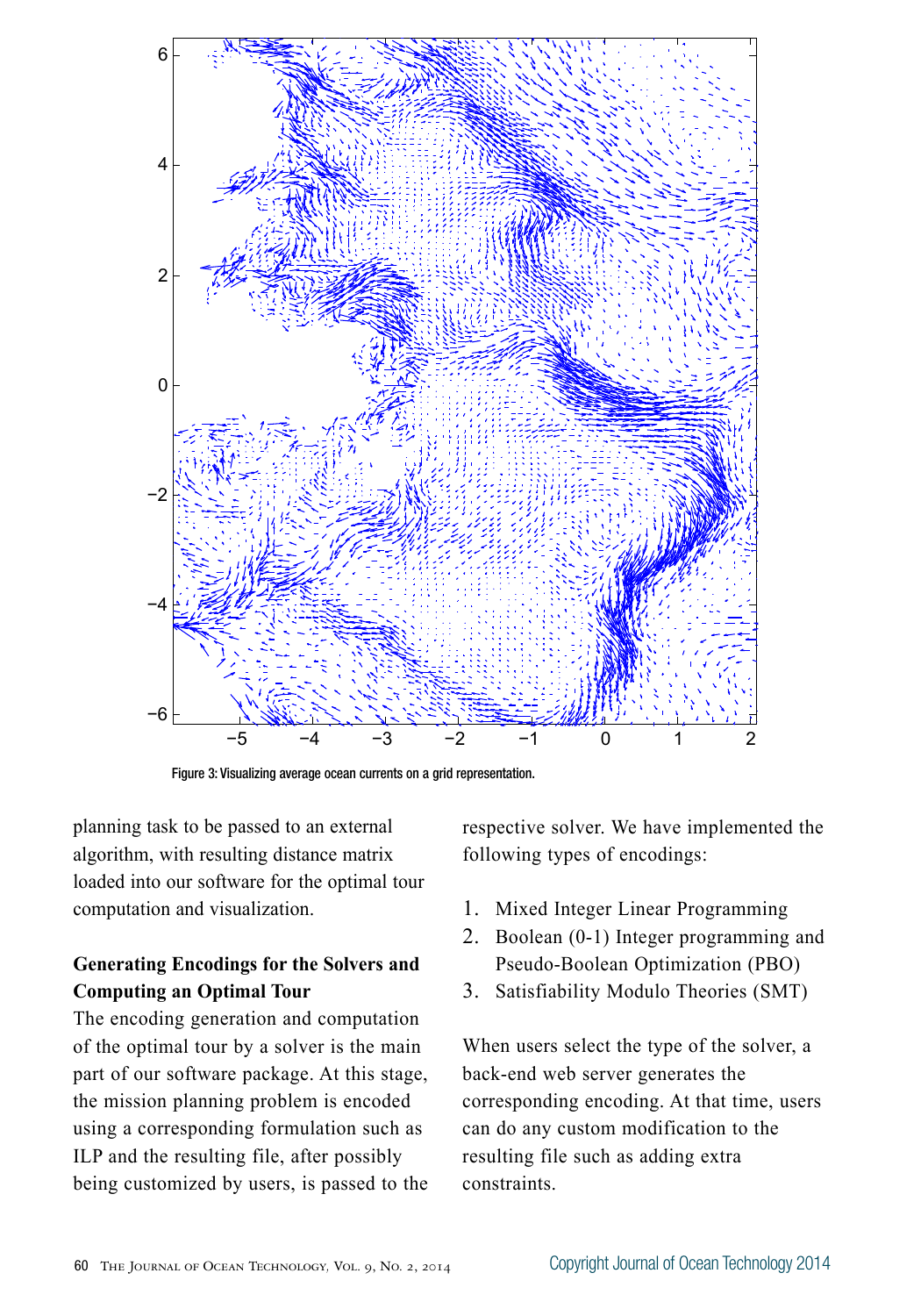

When a solver returns an optimal solution, the corresponding tour is extracted and visualized using the web interface (see Figure 5).

# ENCODING AND INTERFACING WITH GENERIC SOLVERS

The first several encodings are based on the MTZ encoding of TSP described in the

equation shown in the section entitled "Integer Linear Programming Formulations." The resulting encoding is then converted into a format accepted by the corresponding solver.

# **Encodings Based on Integer Linear Programming**

Recall that a mixed integer program is an optimization problem in which all constraints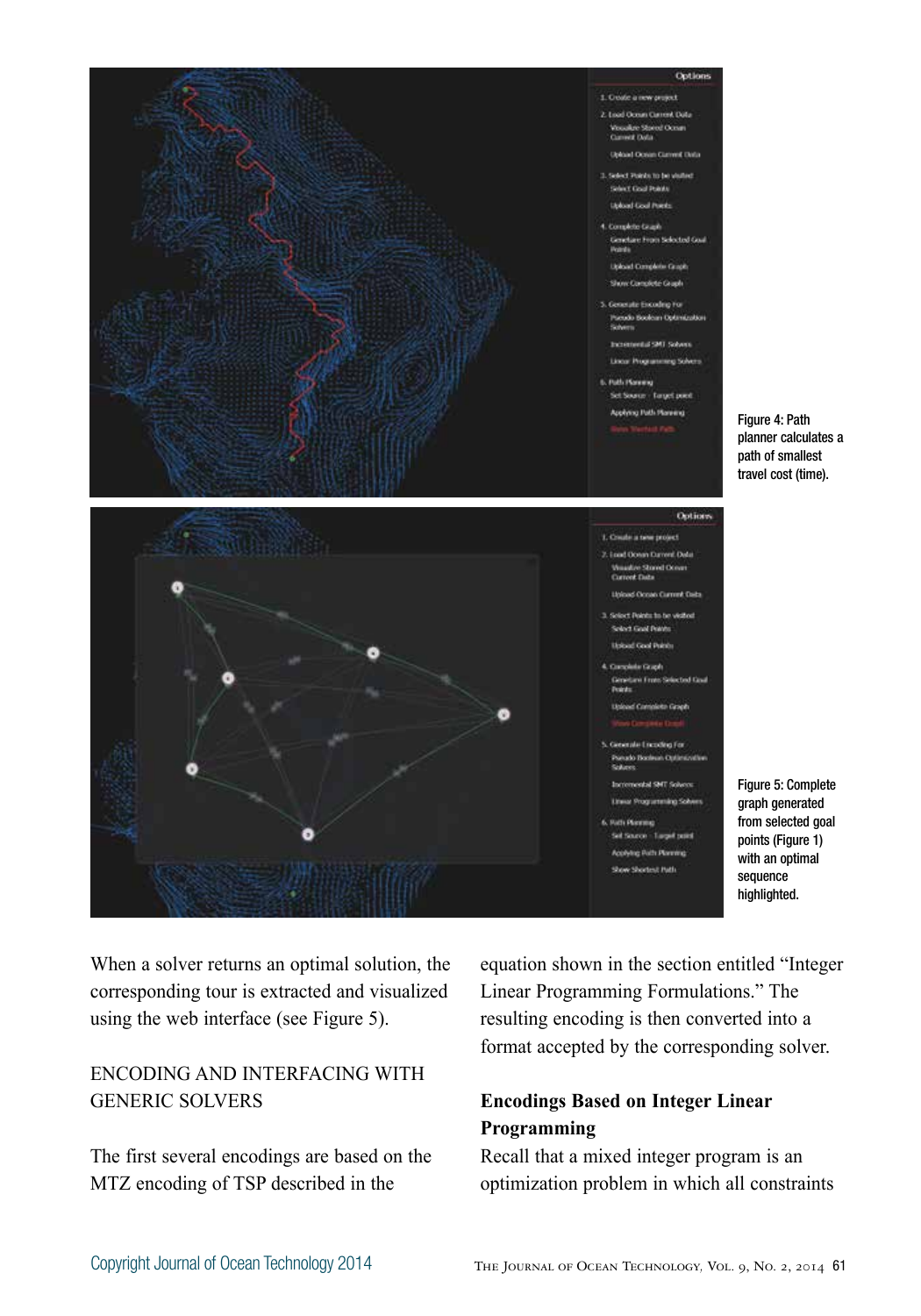are in form of linear equations or inequalities over a subset of real-valued variables ( $x_i \in R$ ), and the objective is to minimize or maximize a linear function  $f(x_1, ..., x_n)$ . Although solving MILP problems is NP-hard, there is a number of heuristics employed by the solvers used in practice, such as the simplex or branch-andbound methods.

We encode the TSP problem on the complete graph using the MTZ encoding. That is, the travel cost matrix provides weights of the edges in the objective function, constraints are added for each vertex, and an appropriate number of new variables is introduced together with the subtour elimination constraints.

The simplest encoding is in the .*lp* file format accepted by an MILP solver (for our experiments, we used CPLEX). The resulting text file consist of four parts: "Minimize" followed by the objective function, then "Subject to" followed by the list of constraints, then "Bounds" section providing bounds on variables (in our case, on the variables occurring in the subtour elimination constraints) and finally "Binary" followed by the list of variables that should assume 0-1 values (in our case, these are indicator variables for the edges in the tour). A variable  $x_k$  is introduced for each pair  $(i,j)$  of the vertices in the graph; that variable will be set to 1 in the resulting solution if and only if the corresponding edge is to be included in the tour. This file can be easily edited by users to add additional constraints.

In the setting of 0-1 Integer Linear Programming, every variable needs to take a value 0 or 1. This is not an issue for the edge

indicator variable  $x_{ij}$ ; however, variables  $u_i$ used in subtour elimination can take integer values up to *n*. To remedy that, we represent *ui* using  $log(n) + 1$  Boolean variables, and rewrite the constraints and bounds by substituting *ui* with  $u_i = \sum_{k=1}^{\log(n)+1} 2^k x_{i,k}$  for new variables *xik*. Although this does increase the number of variables, it is only a *log*(*n*) increase; however, in this setting some other heuristics become available, in particular heuristics from the realm of Pseudo-Boolean optimization (PBO).

We have used variants of this encoding with CPLEX, as well as several PBO solvers, in particular clasp [Gebser et al., 2007], Sat4j [Le Berre et al., 2010], and SCIP [Berthold et al., 2009]. All these solvers take problem encoding as ".pbo" file format similar to the ".lp" format. See the next section for the performance comparison.

# **Satisfiability Modulo Theories (SMT) Encoding**

We tested both ILA (Integer Linear Arithmetic) [Jovanović and De Moura, 2011] and UF (Uninterpreted Function Theory) encoding on Z3 solver [De Moura and Bjørner, 2008]; we have used SMT-lib2 standard [SMT-LIB, n.d.] for all our SMT encodings.

Integer Linear Arithmetic allows underlying constraints to be represented as linear inequalities. Thus, we again use MTZ formulation of TSP as our encoding; as ILA allows for non-Boolean variables, the u*<sup>i</sup>* 's from MTZ encoding can remain integers. Thus, this encoding is essentially the same as mixed integer linear programming encoding, except rather than optimizing the objective function we add a constraint specifying that it is within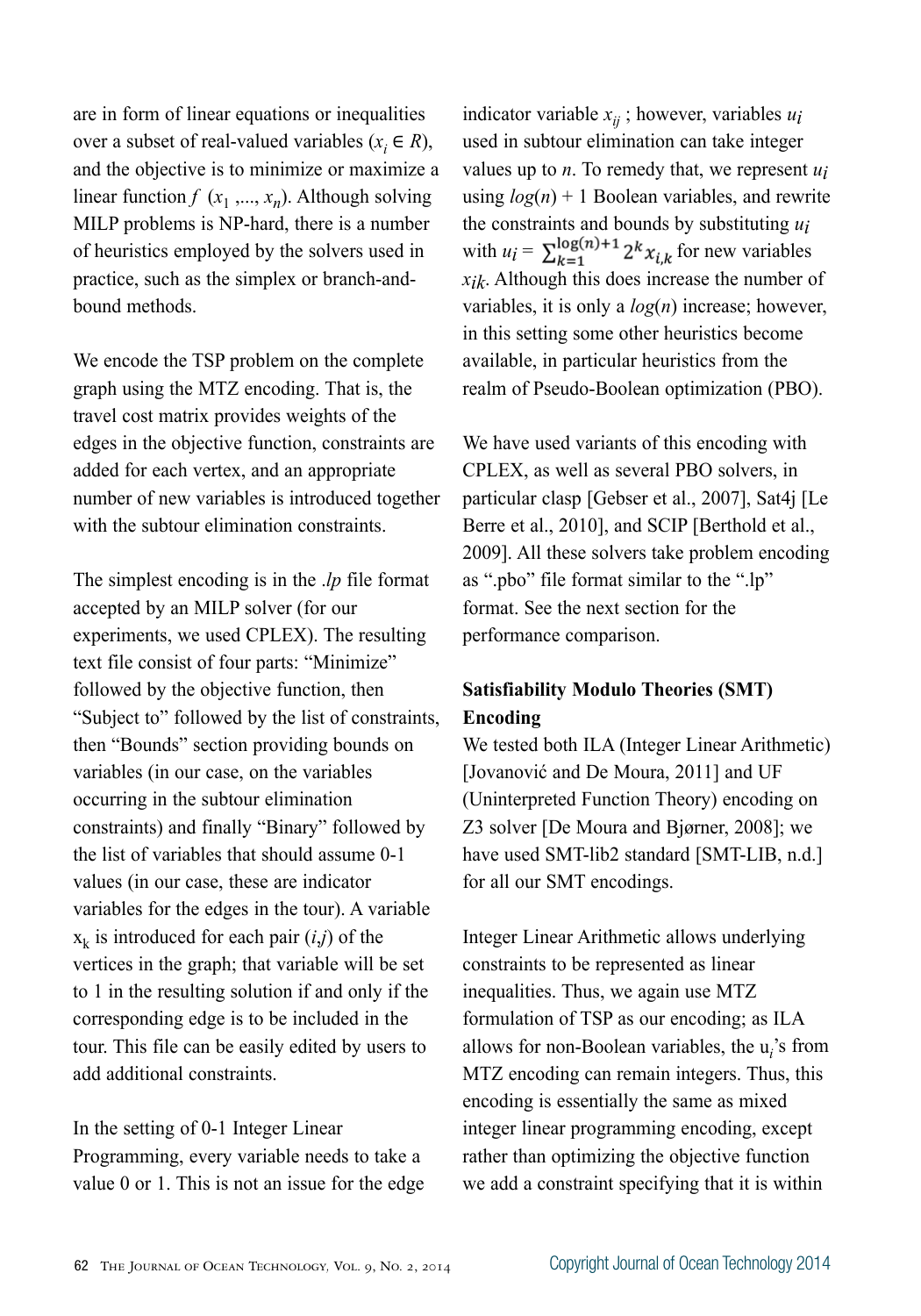a bound, and use the solver to check if such a solution exists. We start with a bound of *n* \* *max of*  ${c_{ij}}$ ; at each iteration of the loop, we try for the bound given by the previous solution decremented by 1, as we are searching for the optimal value and our cost values are integers. Note that at each iteration the system retains intermediate information learned at the previous stages.

Uninterpreted Function Theory formulation is not based on MTZ. The encoding we used in this setting considers decision variables *vi*  corresponding to the order of nodes in the sequence. That is,  $v_i = j$  whenever node *j* is  $i^{\text{th}}$ node visited. Now, we use a constraint stating that all variables  $v_i$  assume distinct values in the range from 1 to *n*. Finally, we add a constraint  $costFunc(v_n, v_l) + \sum_{i=2}^n costFunc(v_{i-1}, v_i) \leq$ *bound*, where *costFunc*( $x_i$ , $x_j$ ) =  $c_{ij}$  and  $x_i$ ,  $x_j$ both are integer type sort. As this is again a decision problem, we iterate calling the solver with decreased lower bound at each step to find an optimal solution.

#### SOLVER PERFORMANCE COMPARISON

We have compared the performance of several solvers on instances of the TSP problem generated by our software. Specifically, we used the map of ocean current over Newfoundland and Labrador shelf [Han et al., 2008] with several sets of  $n = 4$  to  $n = 30$  goal points (randomly generated). In each case, encodings described above were generated and solvers ran with a timeout of 18,000 seconds. All tests were done on Intel Xeon Ubuntu server having 3.50005 GHz of 24 processors with 126 GB of RAM and 890 MB cache.

In Figure 6 the performance of each solver is represented by a different colour plot, describing how many seconds, on average over sets of this size, it took to solve a given instance with *n* nodes. The lighter green circle in Figure 7 is the average of times when an optimal solution was obtained; a circle is coloured dark green if in at least one experiment the solver found a feasible tour, but did not provide an optimality guarantee before the timeout.

The graph makes it is clear that CPLEX with MILP or even 0-1 encoding performs better than all other solvers; in our experiments, it always provided an optimal solution even for a larger number of points. Surprisingly, CPLEX outperformed other solvers significantly even in the 0-1 integer linear program encoding (see Figure 8 for the comparison of CPLEX (LP) solver on MILP vs. 0-1 ILP encodings). In particular, even on 30 nodes CPLEX could solve the problem within a few seconds.

Pseudo-Boolean solvers except for Wbo performed reasonably well until about 22 nodes, with clasp exhibiting the best performance. Surprisingly SCIP, which implements similar integer linear programming heuristics to CPLEX, did not perform as well. Finally, SMT framework did not result in a viable mission planning, with the likely reason that using iterative approach to find an optimal solution is very inefficient. Moreover, MTZ encoding in the ILA setting performed better than the simpler uninterpreted function theory encoding.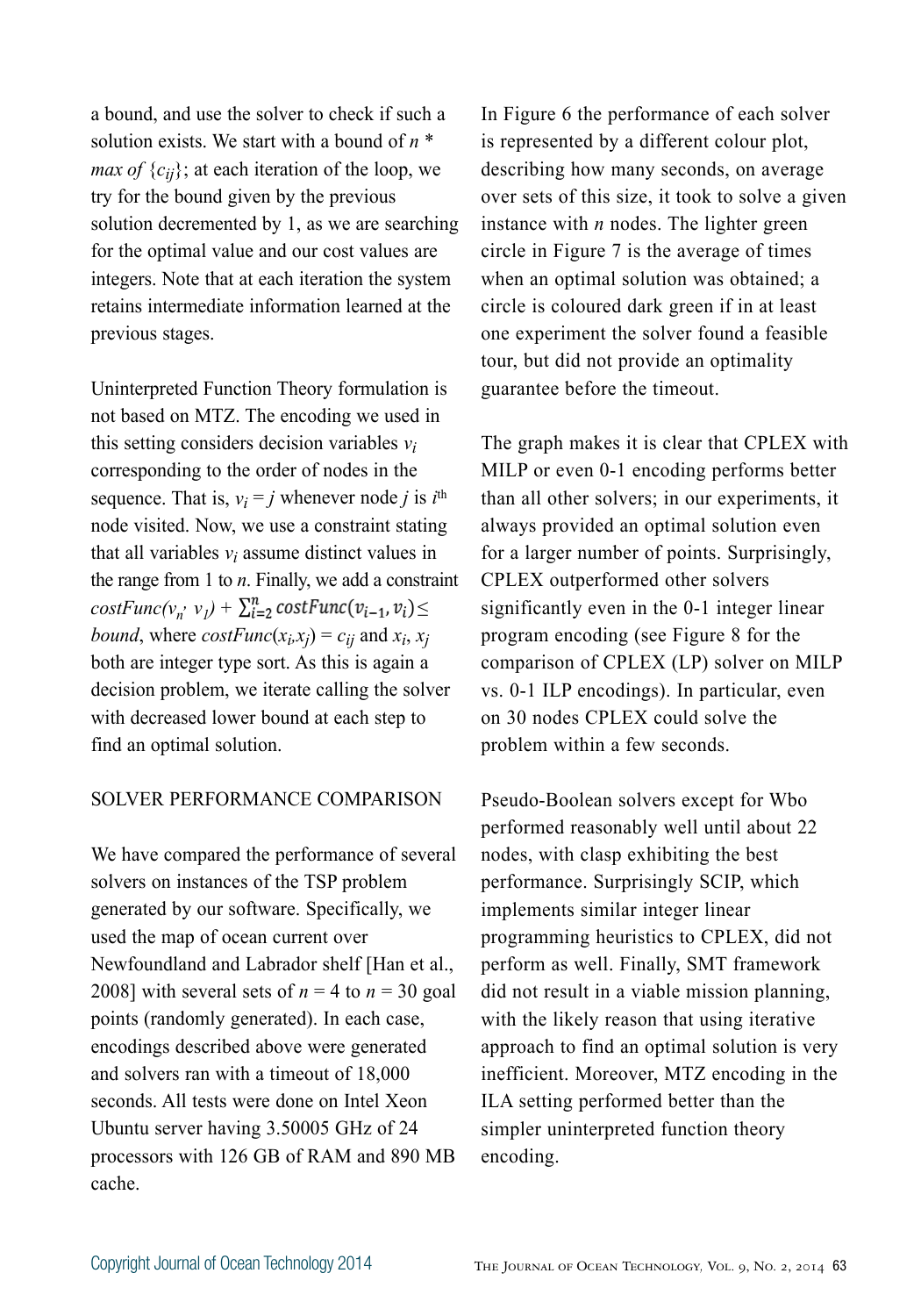

Figure 6: Performance evaluation of different encodings on Linear Programming and Satisfiability based solvers. X-axis represents the number of goal points. Y-axis represents an average time (in seconds) taken by the solver.



Figure 7: Green circle indicates that the optimal mission plan was found, and dark green that a feasible solution was found without an optimality proof.



Figure 8: Performance of the CPLEX (LP) solver on MILP and 0-1 ILP encoding of mission plan. X-axis represents the number of goal points in a mission plan.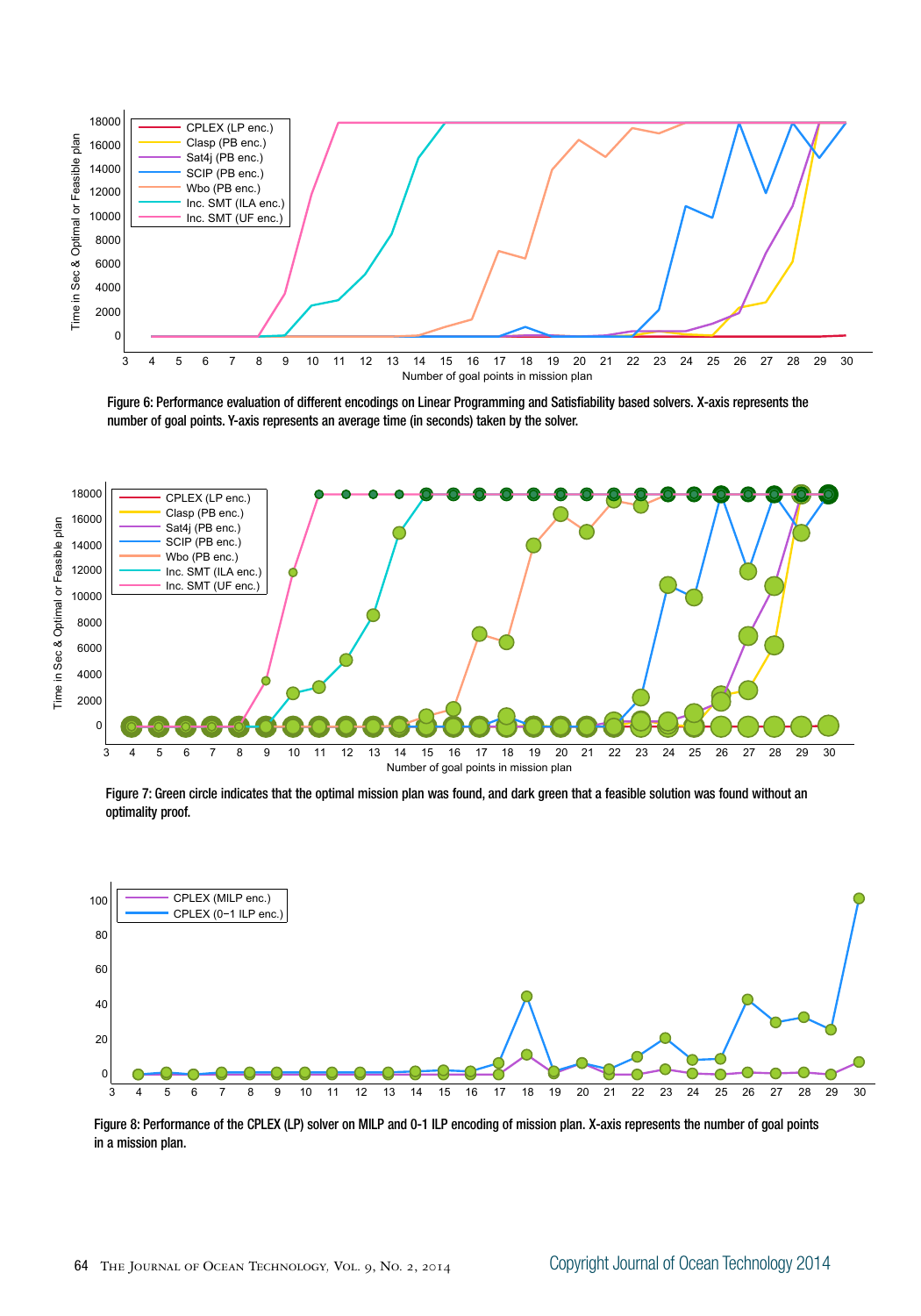#### **CONCLUSION**

In this paper, we considered the mission planning problem for AUVs in the context of computing an optimal sequence of locations to be visited, with an emphasis on extendibility by a wide variety of other constraints. With that goal in mind, we focused on solving the mission planning problem using generic solvers such as ILP, PBO and SMT solvers. In the course of this project, we built a software prototype package for mission planning.

Our performance comparison indicates that TSP was solvable on the instances we provided; however, only CPLEX solver could provide results within an acceptable timeframe. Thus, unless additional Boolean constraints (encoding, for example, scheduling restrictions) dominate the size of the TSP instance, we suggest using such mixed integer linear programming framework to encode the problem as well as the additional constraints.

Generally, performance of a solver can vary greatly with the type of a formulation of a problem; part of our subsequent work is investigating whether there is a noticeable change in performance with different formulations of TSP, mTSP, TSP with neighbourhoods, and time-dependent TSP. In particular, we are interested in using a timevarying data and analyzing the performance of the solvers on the time-dependent TSP problem.

#### ACKNOWLEDGMENTS

We would like to thank a number of people for discussions and feedback at various stages of this project, in particular Ralf Bachmayer,

Christopher Williams, Moquin He, Michael Eichhorn, Yaroslav Litus, and David Mitchell. We are very grateful to Guoqi Han for giving us access to the sample ocean circulation data. The financial support for this project was provided by the Research and Development Corporation of Newfoundland and Labrador.

#### REFERENCES

- Arora, Sanjeev [1996]. *Polynomial time approximation schemes for Euclidean TSP and other geometric problems*. Foundations of Computer Science. Proceedings of 37th Annual Symposium on IEEE, pp. 2-11.
- Bektas, Tolga [2006]. *The multiple Traveling Salesman Problem: an overview of formulations and solution procedures*. Omega, Vol. 34, No. 3, pp. 209-219.
- Berthold, Timo; Heinz, Stefan; and Pfetsch, Marc E. [2009]. *Solving Pseudo-Boolean problems with SCIP*. DFG Research Center MATHEON Preprint #600.
- Bhadauria, Deepak; Tekdas, Onur; and Isler, Volkan [2011]. *Robotic data mules for collecting data over sparse sensor fields*. Journal of Field Robotics, Vol. 28, No. 3, pp. 388-404.
- Cook, William [n.d.]. *Concorde TSP solver*. Retrieved from www.math.uwaterloo.ca/ tsp/concorde.html

Cook, S.A. [1971]. *The complexity of theorem-proving procedures*. Proceedings of Third Annual ACM Symposium on Theory of Computing, pp. 151-158.

De Moura, Leonardo and Bjørner, Nikolaj [2008]. Z3: *An efficient SMT solver*. Tools and Algorithms for the Construction and Analysis of Systems. Springer, pp. 337-340.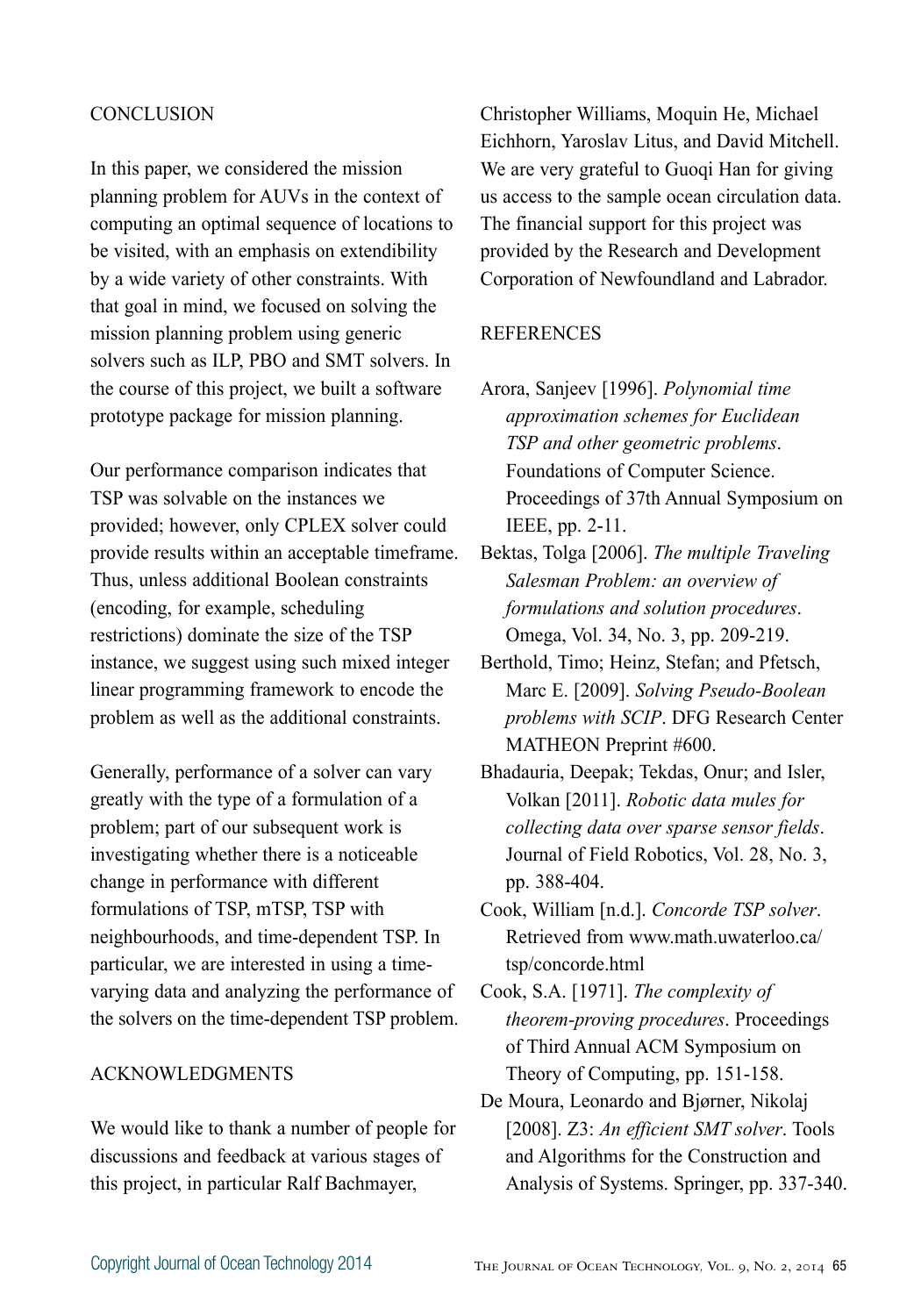Drucker, N.; Penn, M.; and Strichman, O. [2014]. *Cyclic routing of unmanned air vehicles*. Information Systems Engineering Technical Reports. IE/IS-2014-02.

Eichhorn, Mike [2013]. *Optimal routing strategies for autonomous underwater vehicles in time varying environment*. Robotics and Autonomous Systems. DOI:10.1016/j.robot.2013.08.010.

Gebser, Martin; Kaufmann, Benjamin; Neumann, André; and Schaub, Torsten [2007]. *clasp: A conflict-driven answer set solver*. Logic Programming and Nonmonotonic Reasoning. Springer, pp. 260-265.

Gouveia, Luis and Pires, Jose Manuel [1999]. *The asymmetric travelling salesman problem and a reformulation of the Miller Tucker Zemlin constraints*. European Journal of Operational Research, Vol. 112, No. 1, pp. 134-146.

Gouveia, Luis and Voss, Stefan [1995]. *A classification of formulations for the (timedependent) traveling salesman problem*. European Journal of Operational Research, Vol. 83, No. 1, pp. 69-82.

Helsgaun, Keld [2000]. *An effective implementation of the Lin–Kernighan traveling salesman heuristic*. European Journal of Operational Research, Vol. 126, No. 1, pp. 106-130.

Han, Guoqi; Lu, Zhaoshi; Wang, Zeliang; Helbig, James; Chen, Nancy; and De Young, Brad [2008]. *Seasonal variability of the Labrador current and shelf circulation off Newfoundland*. Journal of Geophysical Research: Oceans (1978–2012), Vol. 113, No. C10.

He, M.; Williams, C.D.; and Bachmayer, R. [2009]. *Simulations of an iterative glider mission planning procedure for flying* 

*gliders into strong ocean currents*. 16th International Symposium on Unmanned Untethered Submersible Technology.

Jovanović, Dejan and De Moura, Leonardo [2011]. *Cutting to the chase solving Linear Integer Arithmetic*. Automated Deduction– CADE-23. Springer, pp. 338-353.

Jonker, Roy and Volgenant, Ton [1983]. *Transforming asymmetric into symmetric traveling salesman problems*. Operations Research Letters, Vol. 2, No. 4, pp. 161-163.

Le Berre, Daniel and Parrain, Anne [2010]. *The sat4j library, release 2.2, system description*. Journal on Satisfiability, Boolean Modeling and Computation, Vol. 7, pp. 59-64.

Lin, Shen and Kernighan, Brian W. [1973]. *An effective heuristic algorithm for the traveling-salesman problem*. Operations Research, Vol. 21, No. 2, pp. 498-516.

Miranda-Bront, Juan Jose; Mendez-Diaz, Isabel; and Zabala, Paula [2010]. *An integer programming approach for the timedependent {TSP}*. Electronic Notes in Discrete Mathematics, Vol. 36, No. 0, pp. 351-358.

Mitchell, Joseph S.B. [1999]. *Guillotine subdivisions approximate polygonal subdivisions: A simple polynomial-time approximation scheme for geometric TSP, k-MST, and related problems*. SIAM Journal on Computing, Vol. 28, No. 4, pp. 1298-1309.

Miller, C.E.; Tucker, A.W.; and Zemlin, R.A. [1960]. *Integer programming formulations of traveling salesman problems*. Journal of the Association for Computing Machinery, Vol. 7, No. 4, pp. 326-329.

Oncan, Temel; Altinel, I. Kuban; and Laporte, Gilbert [2009]. *A comparative analysis of several asymmetric traveling salesman*